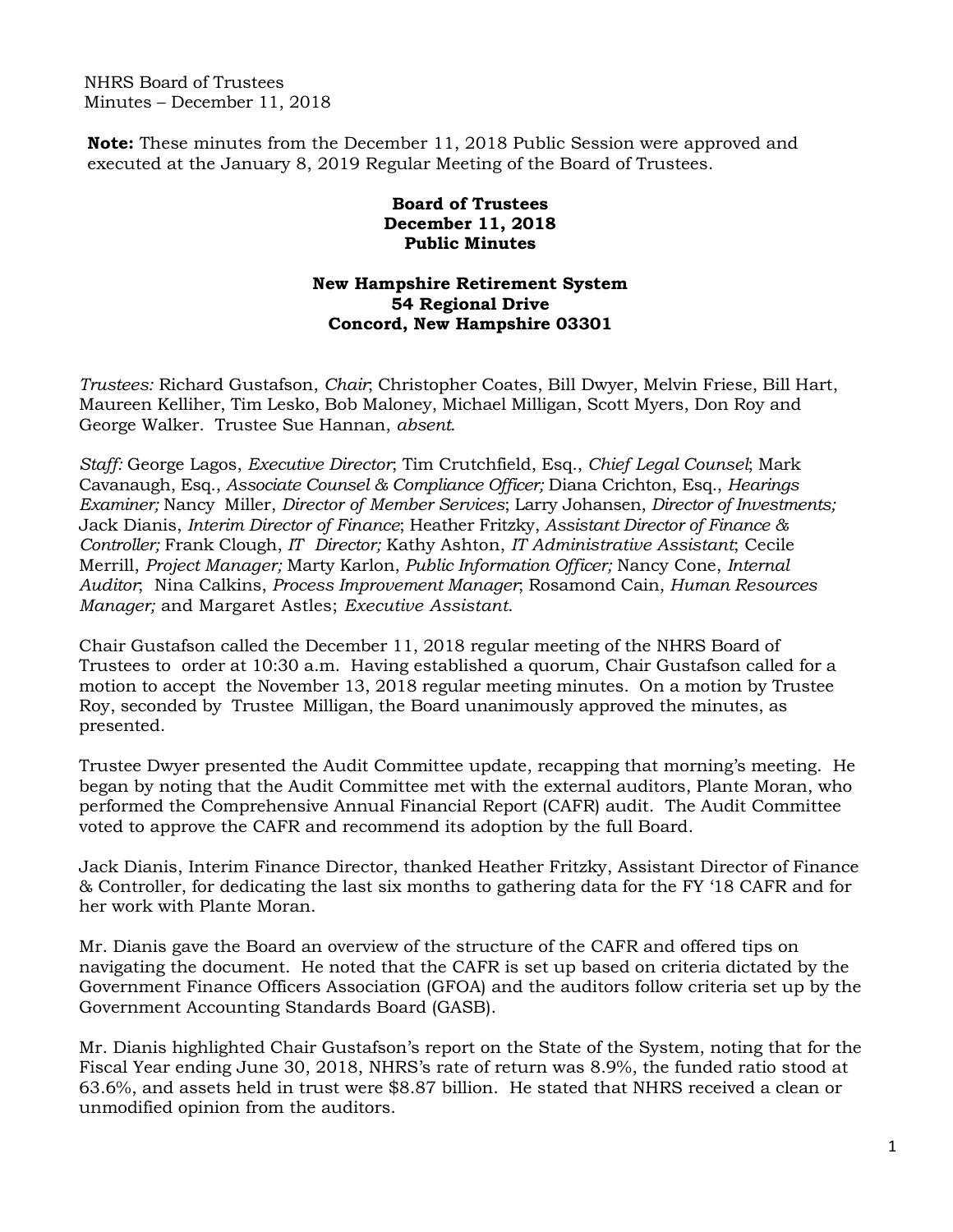Chair Gustafson recognized that, over the years, NHRS has received GFOA recognition for the quality of the CAFRs produced, and thanked Mr. Dianis and Ms. Fritzky for their efforts.

Trustee Dwyer commented on the favorable outcome received, such as the unmodified opinion letter from the auditors, with no journal entries noted. He stated that Plante Moran was very complimentary on the good work and collaboration that they received and noticed within the NHRS management team.

On a motion by Trustee Dwyer, seconded by Trustee Hart, the Board unanimously accepted the recommendation of the Audit Committee to approve and accept the Comprehensive Annual Financial Report for Fiscal Year 2018.

Trustee Dwyer reported that a new audit was added to the Tracker regarding the Employer Contribution Reconciliation audit, which identified three issues to be addressed. He noted that the Tracker is still carrying the QDRO audit, which is now slated for completion in 2019.

Lastly, Trustee Dwyer reported that the Audit Committee received an update on the data security remediation effort, noting that 58% of the identified items were addressed.

Chair Don Roy reported that the Governance Committee met on November 13, and received an update on paperless Board meetings. A recent survey confirmed a willingness by Trustees to pursue paperless meetings further and, as a result, staff will create an RFI that will go out to potential providers.

The Legal RFP for fiduciary, tax and benefits counsel was discussed and it was noted that staff has been pleased with the work done by Groom Law Group, but because the current agreement with Groom Law expires in May 2019, and as a best practice, an RFP was recommended.

On a motion by Trustee Roy, seconded by Trustee Lesko, the Board unanimously accepted the recommendation of the Governance Committee to approve the issuance of an RFP for the fiduciary, tax and benefits, and legislative counsel.

Trustee Roy noted that an actuarial RFP had recently been issued. An ad hoc committee will review the responses, which are due at the end of this week.

Trustee Kelliher reported that the Independent Investment Committee (IIC) met on November 16, and Director of Investments Larry Johansen recognized Greg Richards, Senior Investment Officer, who was named one of 2018's Top 30 Public Pension Institutional Investors by Trusted Insight. The Committee approved the 2019 IIC meeting schedule. The Committee then voted to renew investment management agreements with Boston Trust, a small cap equity manager, and DoubleLine, an unconstrained fixed income manager, through October 31, 2020. The IIC unanimously agreed to recommend to the Board that it extend the Investment Consulting Services Agreement with NEPC through December 31, 2020. The Committee discussed and unanimously agreed to terminate the Investment Management and Subscription Agreement with AberdeenStandard, as it pertains to its Global Absolute Return Strategy, and agreed to move \$200 million of assets in equal proportions to recently retained fixed income managers, Fidelity and BlackRock, with the remaining proceeds to be held in cash.

The IIC heard presentations from BNY Mellon regarding its cybersecurity efforts, and from domestic mid-cap equity managers, Thompson, Siegel & Walmsley and AllianceBernstein, both in conjunction with the two-year contract renewal process. Lastly, the IIC unanimously approved the Comprehensive Annual Investment Report (CAIR) for FY 2018 to be presented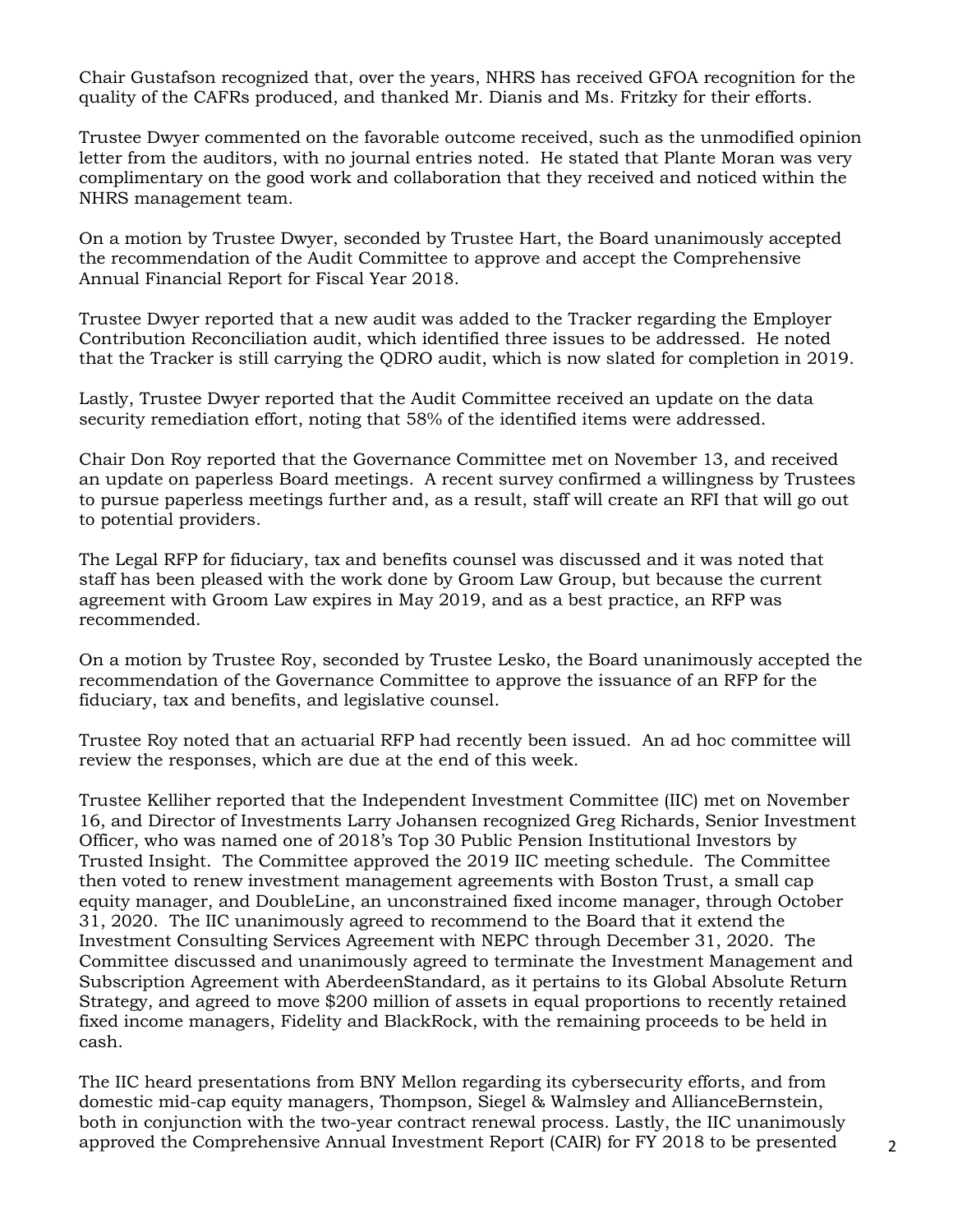and recommended for approval to the Board at today's meeting.

On a motion by Trustee Maloney, seconded by Trustee Roy, the Board unanimously accepted the recommendation of the IIC to approve the NEPC contract extension, as presented.

On a motion by Trustee Kelliher, seconded by Trustee Lesko, the Board unanimously voted to approve and accept the Comprehensive Annual Investment Report (CAIR) for Fiscal Year 2018, as prepared and approved by the IIC.

Director of Investments Larry Johansen reported on the market's recent volatile performance. For the three months ending October 31, the total marketable assets were down 5.0%, trailing the benchmark return of -4.1% by 90 basis points. For three years, the total marketable assets were up 6.6%, exceeding the benchmark return of 6.4% by 20 basis points and for five years, the total marketable assets were 5.7%, trailing the benchmark return of 6.0% by 30 basis points.

Mr. Johansen reported that the NEPC PF Universe Comparison chart showed that NHRS' investment expense is 0.33% against the 2016 NEPC PF Universe average of 0.44% and the 2017 NCPERS Universe average of 0.40%. The chart also shows that NHRS' administrative expense is at 0.10% against NEPC PF Universe 2016 average of 0.12% and NCPERS Universe 2017 average of 0.19%. He reported that this week the IIC will meet to conduct its annual review of the private equity private debt portfolio and noted that the total portfolio performance of the new commitments that the IIC has made for the five years ending June 30, 2018 is 11.6%. He explained that adding in the legacy assets decreases the percentage to 11.4%, affecting total performance less and less, as time goes on.

The IIC's January meeting will host Manulife, who will speak on economic issues, and the IIC will do a review of the System's marketable assets. In February, the IIC will do an Asset Allocation Liquidity Study, in anticipation of a March review of asset allocation targets and ranges.

Trustee Myers reported that the Legislative Committee did not meet this month. He asked Public Information Officer Marty Karlon to report on the recent activities regarding the service purchase bill, and any new LSRs pertinent to NHRS. Mr. Karlon reported that Representative Schultz is the prime sponsor of the bill and that it was anticipated that there would be multiple co-sponsors. Mr. Karlon explained that he has been working to inform those in the Legislature, as well as other stakeholders, about the bill, prior to the upcoming legislative session. In regard to new LSRs, he stated that it appears that there are ten titles in the LSR list that are related to NHRS and five titles that require seeing the bill's content to determine if there is an impact on the System.

Trustee Hart reported that the Personnel, Performance and Compensation Committee, (PPCC) met on November 30, with an update from HR Manager Rosamond Cain on PGV3 staffing. The PPCC also discussed the process for conducting the annual performance review of the NHRS Executive Director. The Committee discussed personnel issues in non-public session. Lastly, following the meeting, the PPCC discussed the Collective Bargaining Agreement, which expires at the end of June 2019. Staff's proposed approach to conducting the upcoming CBA negotiations will be discussed at the January meeting. Executive Director Lagos noted that the State collective bargaining process started this week and that NHRS is on the same bargaining cycle with the State, meaning both collective bargaining contracts expire in June.

Trustee Walker reported on the Benefits Committee meeting of November 7, noting that Associate Counsel and Compliance Officer Mark Cavanaugh presented the Final Proposals of the Ret. 300 and Ret. 400 rule revisions, as approved by the Office of Legislative Services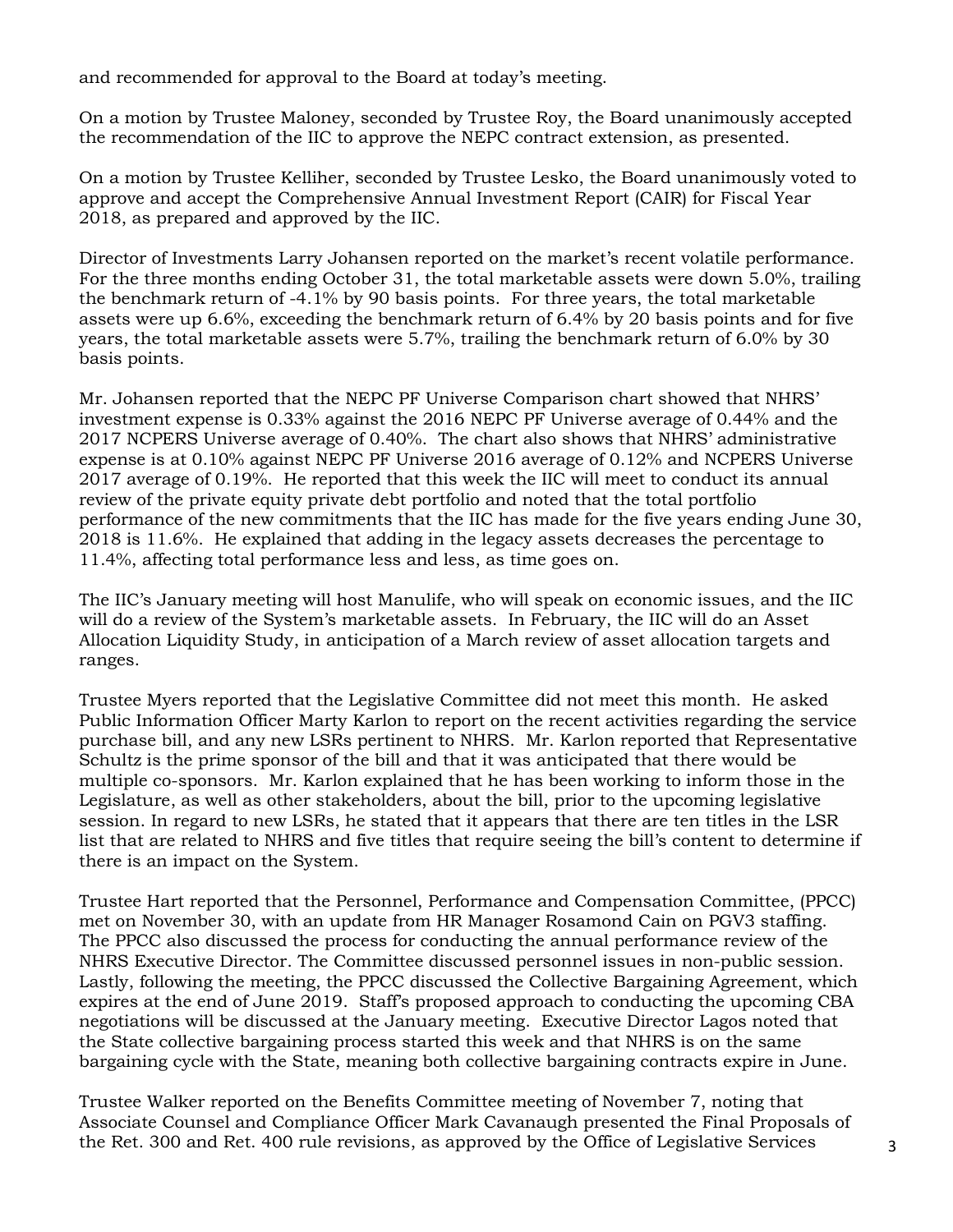(OLS). The Benefits Committee recommended approval of the Final Proposals to the full Board at today's meeting. The Committee also discussed a recoupment issue in non-public session, with no votes taken.

On a motion by Trustee Walker, seconded by Trustee Dwyer, the Board unanimously accepted the recommendation of the Benefits Committee to approve the Final Proposals for Ret. 300 and 400.

Executive Director Lagos provided his Executive Report, stating that the KPM score was 95.6%, above the benchmark this month. He asked Project Manager Cecile Merrill to give an update on the PGV3 project. Ms. Merrill noted that LRS had been on site this week to provide PGV3 demos to all staff. In regard to PGV3 staffing, two of the five positions, the Benefit Certifier and IT's Administrative Assistant, have been filled. Interviews for the MS Manager and Imaging Specialist are in process. Concerning data cleansing, the System is working on one remaining item. Workflows have been identified and sent to LRS for review and the project's kick-off meeting will be scheduled for January 2019.

Executive Director Lagos indicated that the contracts with LRS had been executed and explained that a decision was made to move from the original subscription-licensing model to the perpetual-licensing model. He reviewed the updated costs for the license, implementation and software maintenance and support, noting that negotiations had yielded material savings. Mr. Lagos complimented Cecile Merrill for the very good job she has done meeting the preimplementation action plan.

Trustee Dwyer noted that the savings realized is outstanding and commended the efforts made in driving down all of the costs during the negotiations.

Mr. Lagos was asked where NHRS stands with short-term space planning with Stibler & Associates. He replied that further work with Stibler & Associates was placed on hold until a short-term plan has been finalized to accommodate the new staff, the auditors, and the LRS Project Team.

Chair Gustafson echoed Trustee Dwyer's comments on the good work done with the negotiations on the PGV3 project.

Chief Legal Counsel Tim Crutchfield reported that the Board would receive an email from him very soon on the annual submission of the Statement of Financial Interests under RSA 15-A. He explained that by law, the Secretary of State requires updated forms for Trustees by January 18, 2019. Attorney Crutchfield noted that although the forms could be sent directly to the Secretary of State's office, he asked that the Board members return the forms to him directly, as NHRS requires copies to comply with the Code of Ethics.

Interim Director of Finance Jack Dianis noted that it has been very busy working with the auditors and completing the CAFR. The actuarial audit RFP has been issued and submissions are due Friday, December 14. Finance is now working on the GASB 68-75 report that is provided to employers and, today, is asking the Board to accept the Interim Valuation report prepared by GRS.

On a motion by Trustee Milligan, seconded by Trustee Myers, the Board unanimously accepted the Fiscal Year 2018 Interim Valuation.

Director of IT Frank Clough began his report by updating the Board with the latest developments concerning the IT Department. He noted that with the build-out of the Colocation site (COLO), IT is finalizing the Disaster Recovery Plan, which is currently in draft